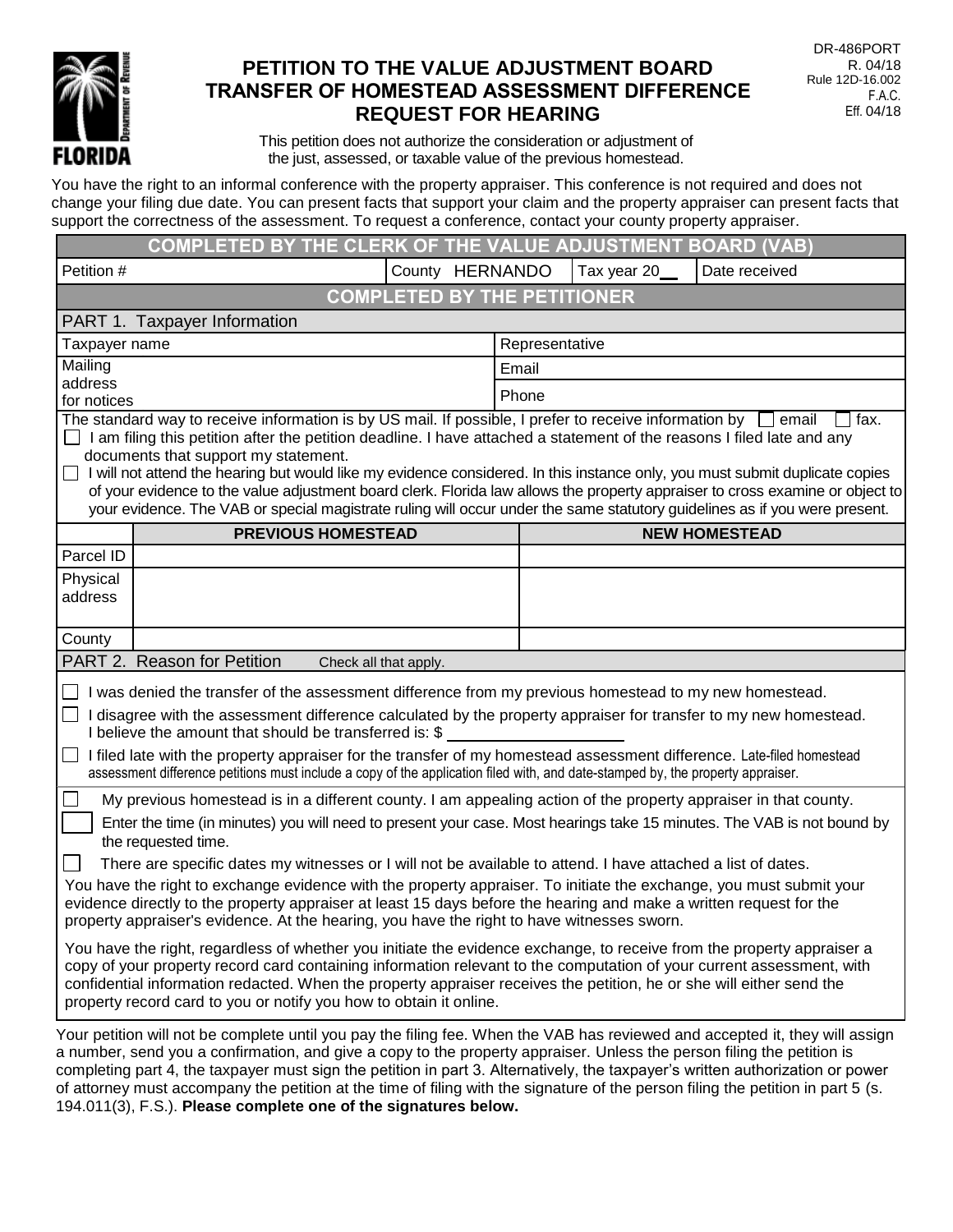| PART 3. Taxpayer Signature                                                                                                                                                                                                                                                                                                                                                                 |                                     |      |  |  |  |  |  |
|--------------------------------------------------------------------------------------------------------------------------------------------------------------------------------------------------------------------------------------------------------------------------------------------------------------------------------------------------------------------------------------------|-------------------------------------|------|--|--|--|--|--|
| Complete part 3 if you are representing yourself or if you are authorizing a representative listed in part 5 to represent you<br>without attaching a completed power of attorney or authorization for representation to this form.                                                                                                                                                         |                                     |      |  |  |  |  |  |
| Written authorization from the taxpayer is required for access to confidential information from the property appraiser or                                                                                                                                                                                                                                                                  |                                     |      |  |  |  |  |  |
| tax collector.                                                                                                                                                                                                                                                                                                                                                                             |                                     |      |  |  |  |  |  |
| $\Box$ I authorize the person I appoint in part 5 to have access to any confidential information related to this petition.                                                                                                                                                                                                                                                                 |                                     |      |  |  |  |  |  |
| Under penalties of perjury, I declare that I am the owner of the property described in this petition and that I have read<br>this petition and the facts stated in it are true.                                                                                                                                                                                                            |                                     |      |  |  |  |  |  |
|                                                                                                                                                                                                                                                                                                                                                                                            |                                     |      |  |  |  |  |  |
| Signature, taxpayer                                                                                                                                                                                                                                                                                                                                                                        | Print name                          | Date |  |  |  |  |  |
| PART 4. Employee, Attorney, or Licensed Professional Signature                                                                                                                                                                                                                                                                                                                             |                                     |      |  |  |  |  |  |
| Complete part 4 if you are the taxpayer's or an affiliated entity's employee or you are one of the following licensed                                                                                                                                                                                                                                                                      |                                     |      |  |  |  |  |  |
| representatives.                                                                                                                                                                                                                                                                                                                                                                           |                                     |      |  |  |  |  |  |
| am (check any box that applies):                                                                                                                                                                                                                                                                                                                                                           |                                     |      |  |  |  |  |  |
| An employee of ___________                                                                                                                                                                                                                                                                                                                                                                 | (taxpayer or an affiliated entity). |      |  |  |  |  |  |
| A Florida Bar licensed attorney (Florida Bar number _____________________________                                                                                                                                                                                                                                                                                                          |                                     |      |  |  |  |  |  |
| A Florida real estate appraiser licensed under chapter 475, Florida Statutes (license number ________________                                                                                                                                                                                                                                                                              |                                     |      |  |  |  |  |  |
| A Florida real estate broker licensed under chapter 475, Florida Statutes (license number __________                                                                                                                                                                                                                                                                                       |                                     |      |  |  |  |  |  |
| A Florida certified public accountant licensed under chapter 473, Florida Statutes (license number _                                                                                                                                                                                                                                                                                       |                                     |      |  |  |  |  |  |
| I understand that written authorization from the taxpayer is required for access to confidential information from the<br>property appraiser or tax collector.                                                                                                                                                                                                                              |                                     |      |  |  |  |  |  |
| Under penalties of perjury, I certify that I have authorization to file this petition on the taxpayer's behalf, and I declare that I<br>am the owner's authorized representative for purposes of filing this petition and of becoming an agent for service of<br>process under s. 194.011(3)(h), Florida Statutes, and that I have read this petition and the facts stated in it are true. |                                     |      |  |  |  |  |  |
| Signature, representative                                                                                                                                                                                                                                                                                                                                                                  | Print name                          | Date |  |  |  |  |  |
| PART 5. Unlicensed Representative Signature                                                                                                                                                                                                                                                                                                                                                |                                     |      |  |  |  |  |  |
| Complete part 5 if you are an authorized representative not listed in part 4 above.                                                                                                                                                                                                                                                                                                        |                                     |      |  |  |  |  |  |
| $\Box$ I am a compensated representative not acting as one of the licensed representatives or employees listed in part 4<br>above AND (check one)                                                                                                                                                                                                                                          |                                     |      |  |  |  |  |  |
| Attached is a power of attorney that conforms to the requirements of Part II of Chapter 709, F.S., executed with the<br>taxpayer's authorized signature OR $\Box$ the taxpayer's authorized signature is in part 3 of this form.                                                                                                                                                           |                                     |      |  |  |  |  |  |
| $\Box$ I am an uncompensated representative filing this petition AND (check one)                                                                                                                                                                                                                                                                                                           |                                     |      |  |  |  |  |  |
| $\Box$ the taxpayer's authorization is attached OR $\Box$ the taxpayer's authorized signature is in part 3 of this form.                                                                                                                                                                                                                                                                   |                                     |      |  |  |  |  |  |
| I understand that written authorization from the taxpayer is required for access to confidential information from the<br>property appraiser or tax collector.                                                                                                                                                                                                                              |                                     |      |  |  |  |  |  |
| Under penalties of perjury, I declare that I am the owner's authorized representative for purposes of filing this petition and<br>of becoming an agent for service of process under s. 194.011(3)(h), Florida Statutes, and that I have read this petition and<br>the facts stated in it are true.                                                                                         |                                     |      |  |  |  |  |  |
| Signature, representative                                                                                                                                                                                                                                                                                                                                                                  | Print name                          | Date |  |  |  |  |  |